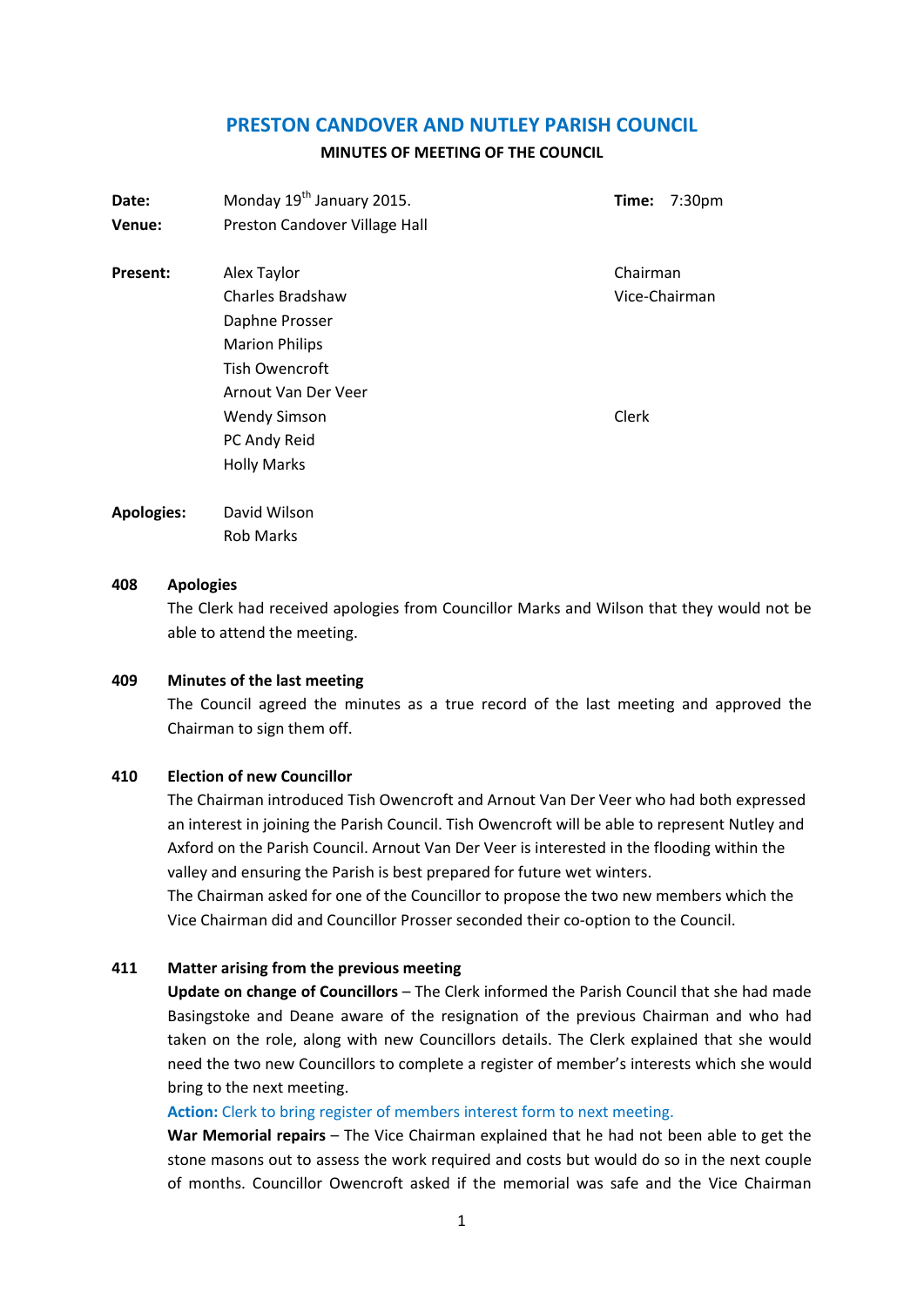assured her that it was. It was agreed that as part of the repair work that a 12" gap be cleared round the edge of the bottom step to stop the mowers bumping into the stonework. **Skate Park repairs** – The Chairman has asked for a quote for the two replacement boards required at the skate ramp and hopes to have this information for the February meeting.

**CHEF Grant update** – The Vice Chairman gave a short summary of the plans made for the field next to the village hall and the lay-by for which the CHEF Grant had been raised. The original fund was £3,500 but as only part of the work was now being carried out that all this money would not be spent. The fencing work at the front of the field next to village hall and the clearing work done at the lay-by had cost £1,606.80 and the CHEF Grant had paid £1,373 which was the full amount minus the VAT which the Parish Council can claim back. Receipts for the bench and tables, stain for fencing and tree grinding work were also to be forwarded and it was believed that this would amount to another £666.57 of which £623 should be paid from the grant.

#### **Action**: Vice Chairman to submit receipts

The path which is planned for along the back of the lay-by is to be paid for from the Section 106 funds held by Basingstoke & Deane for Highways along with the additional street light for this area. The Councillors asked when the installation work for the street lamp was due to take place as it was important that a representative was there to ensure it was put it the correct location.

### **Action:** Clerk to confirm when street lamp work was to be carried out.

It was agreed that the sign for the tennis courts would not need to be moved and it was suggested that The Chairman and Vice Chairman meet at the site to mark up locations for the street lamp and bench.

The stile behind the village hall which had been reported to have been broken has been fixed.

# **Action:** Clerk to thank resident for information and explain that there was no cost for the work.

**Speed Indication Device** – The Clerk had emailed round to the Councillors about the information she had received from Adrian Morgan at Basingstoke & Deane Borough Council who had set up the pilot for the device. The rental costs are £160 for a 4 week period and the Parish Council could decide where the wanted the device to be placed. It was agreed that speeding was an important issue in the Parish and that funds should be allocated to renting the device in 2015/16.

### **412 Police Update**

PC Reid reported the following update:-

- The theft of two six-berth caravans from the Old Diary, Wield Road, Preston Candover on  $4<sup>th</sup>/5<sup>th</sup>$  January.
- One False burglar alarm activation

In 2014 there had been 9 crimes in Preston Candover which was down from 13 in 2013, they were:-

- 3 assaults (1 was detected)
- 3 incidents of criminal damage in crop fields
- I public order offence (detected)
- 2 non dwelling burglaries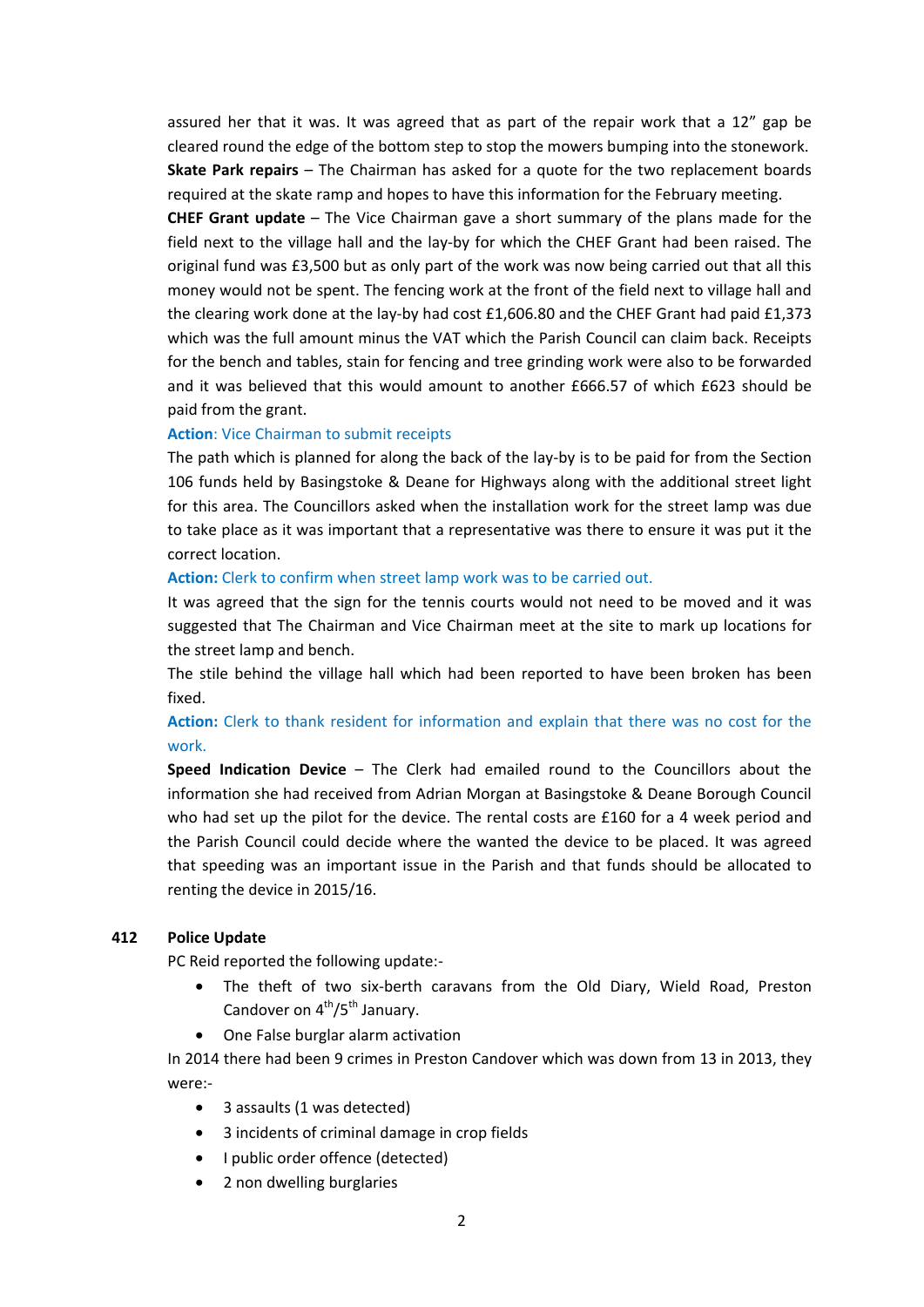There were 2 crimes in Axford up from 1 in 2013, both were assaults and were detected. There was 1 crime in Nutley which was the same number as 2013 which was a non dwelling burglary.

The Chairman asked about progress on the proposed changes to rural policing in the area. PC Reid explained that a meeting had taken place between Jonathan Moseley, Chairman of Candovers Parish Council, and the Police Finance Office and Assistant Chief Constable, the outcome of this meeting should be circulated to all the Chairmen of the Parish Council in the next week.

The Chairman thanks PC Reid for his continued hard work in protecting the community.

### **413 Rights of Way**

Holly Marks, Councillor Marks' daughter, joined the meeting to show the Councillors the work done to date on the layout of the map board. Councillor Philips explained to the new members of the Parish Council that Freddie Osgood, who was the Parish Clerk for some years, had written a guide for 7 local walks which all started and finished in the centre of Preston Candover. A grant had been recurred for £412 towards the cost of this board and the Parish Council was required to pay £312 and put up £100 worth of time towards the project.

The title given for the board was "Explore the Candover Valley and Local Countryside"; the Council felt that it would be more appropriate to read "Explore Preston Candover and the surrounding Countryside" as the walks were all centred around Preston Candover. Councillor Philips had written a short piece about Freddie Osgood and the distance of each of the walks. The Councillors asked that the approximate time required for each walk should also be included.

It was agreed that the photos which Holly had taken were excellent and the 6 chosen for the board did represent the area and show some of the local landmarks. It was agreed to use the photos chosen and text be added to inform what they were of and if possible a marker on the map to show where they were taken.

**Action:** Councillors Philips Marks and Holly to meet to make small changes and get the design submitted so the project could be progressed.

The Chairman thanked Holly for her work on the project to date.

#### **414 Financial statement**

The Clerk circulated a summary document of the spending in 2014/15 as a basis for the budgets in 2015/16.

The Chairman explained that a flowering Cherry Tree which had been planted by the family of Doctor Skeggs on the corner of the Village Hall had been cut down. In the original plans for the work in this area the tree was to be removed to allow access via the back of the village hall, however this plan had been abandoned some time ago, however the contractor was not informed and the tree was cut down in November 2014. The Chairman suggested that as it was the Parish Council had contracted for this work that a replacement should be purchased and a cost of £39.99 had been identified.

In addition to this tree, it was also agreed that a second flowering Cherry be planted in memory of Councillor Alan Owencroft, who served on the Parish Council for more than 20 years and Charlie East, Secretary of Village Committee. Again the Parish Council agreed.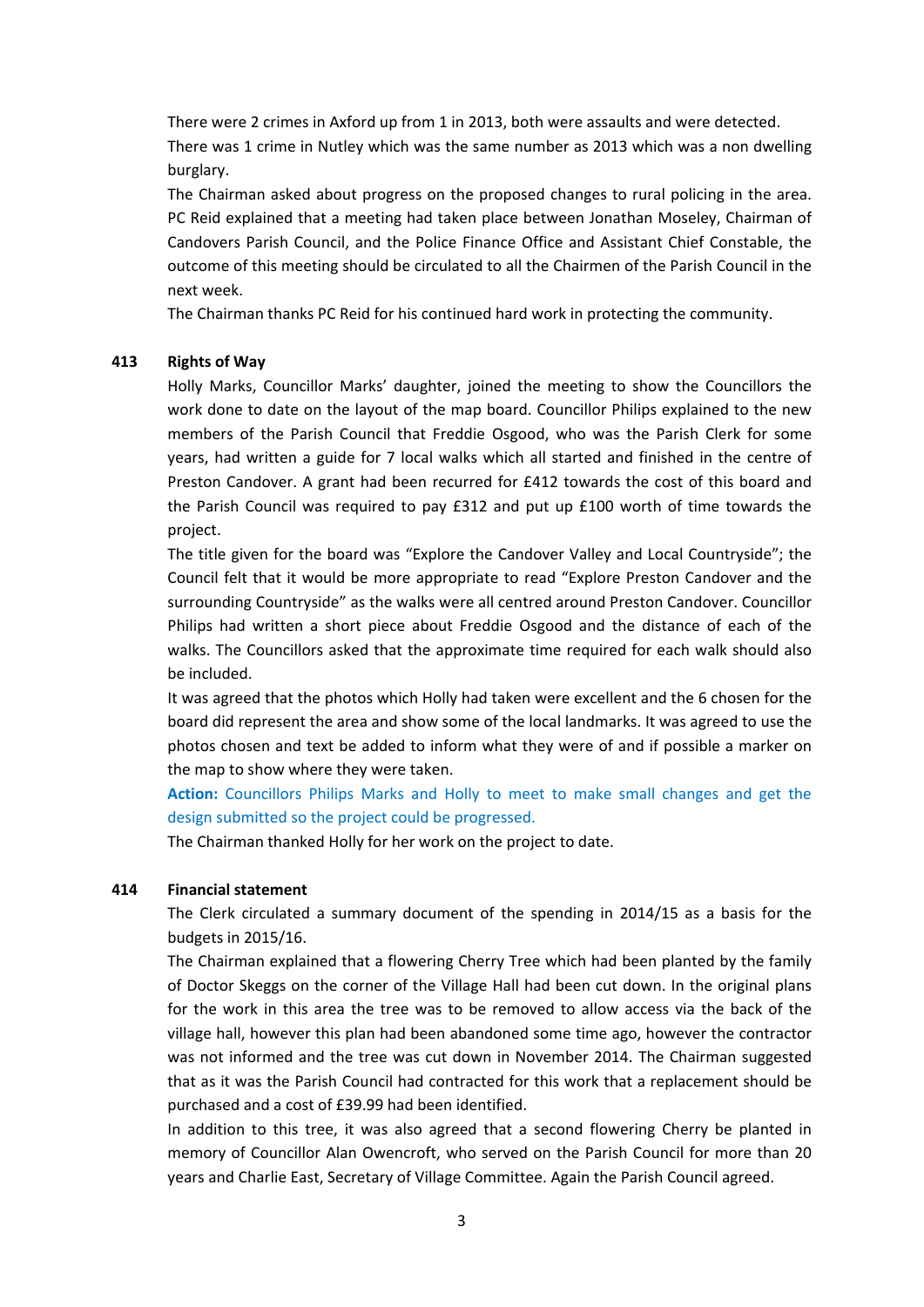The Councillor discussed the Oak Tree which was due to be purchased from the remaining money from the Queen's Diamond Jubilee celebrations. There were two options either bare root or container grown both would be  $10' - 13'$  tall but it was agreed that the container grown would establish itself quicker. The cost of the tree is £300 but also required was fertilizers (£30), delivery (£40), planting (£60) and stakes. This meant that the total cost would be a little higher than the £446.04 left in the Jubilee funds but the Parish Council agreed this additional spend.

The Clerk talked through the income which the Parish Council was to expect in 2015/16 but that a value for the precept needed to be agreed, the initial income was £2,480.27 without the precept. The fixed costs required from the Parish Council amounted to £5,604.60 but this did not include grass maintenance, a budget for the war memorial repairs, the speed indication device rental and any grant allocations.

The Clerk had collected three quotes for the grass cutting and having discussed all three options awarded the contract to Jim Kimber for all the areas in the Parish. The area at the back of the lay-by would need to be added to the schedule once work there had been completed. The cost of each cut was £135 (£30 for war memorial, £30 children's play area and £75 for field next to village hall) and as all the areas required two cuts during the spring and summer months a total cost of £2,700 was calculated. With the addition of the lay-by and hedge work a total budget of £3,600 was agreed.

For the war memorial an allocation of £3,000 was made as it was believed that a grant would be sort on a match funding basis.

It was agreed to put three rentals of the speed indication device into the budget at £160 each. The Parish Council agreed to have the device in June by the Old Vicarage in Preston Candover, October in Axford and January as you enter Preston Candover from Axford.

The Parish Council had received four grant applications, which are for:-

- Preston Candover Village Hall  $(f1,000)$  for replacing the heating system and a roof over the decking area.
- $1<sup>st</sup>$  Preston Candover Scout Group (£300) for camping equipment
- Preston Candover Recreation Committee (£1,000) repairs to the pavilion
- Preston Candover Tennis Club (£1,000) for new nets and ball baskets

The Parish Council agreed that there was a sufficient fund to support all these local communities groups and so signed off all the applications. The Council did ask that the Clerk request feedback on the projects as part of the sign off process.

#### **Action:** Clerk to include this request in covering letter with cheques in April

It was agreed that the precept should remain the same as 2014/15 of £7,000. Councillor Prosser suggested that a small increase each year should be applied for to keep in line with rising costs. The Council agreed that in future years this would be the case but as the Parish Council had funds to spend and because of the limited amount of work carried out by the Council in the last 12 months that it was important that an increase was not sort for this financial year.

The Chairman, Vice Chairman and Councillor Prosser then signed off the grant application and precept requests.

**Action:** Clerk to send documents to Basingstoke & Deane

**Action:** Clerk to update budgeting form and circulate with minutes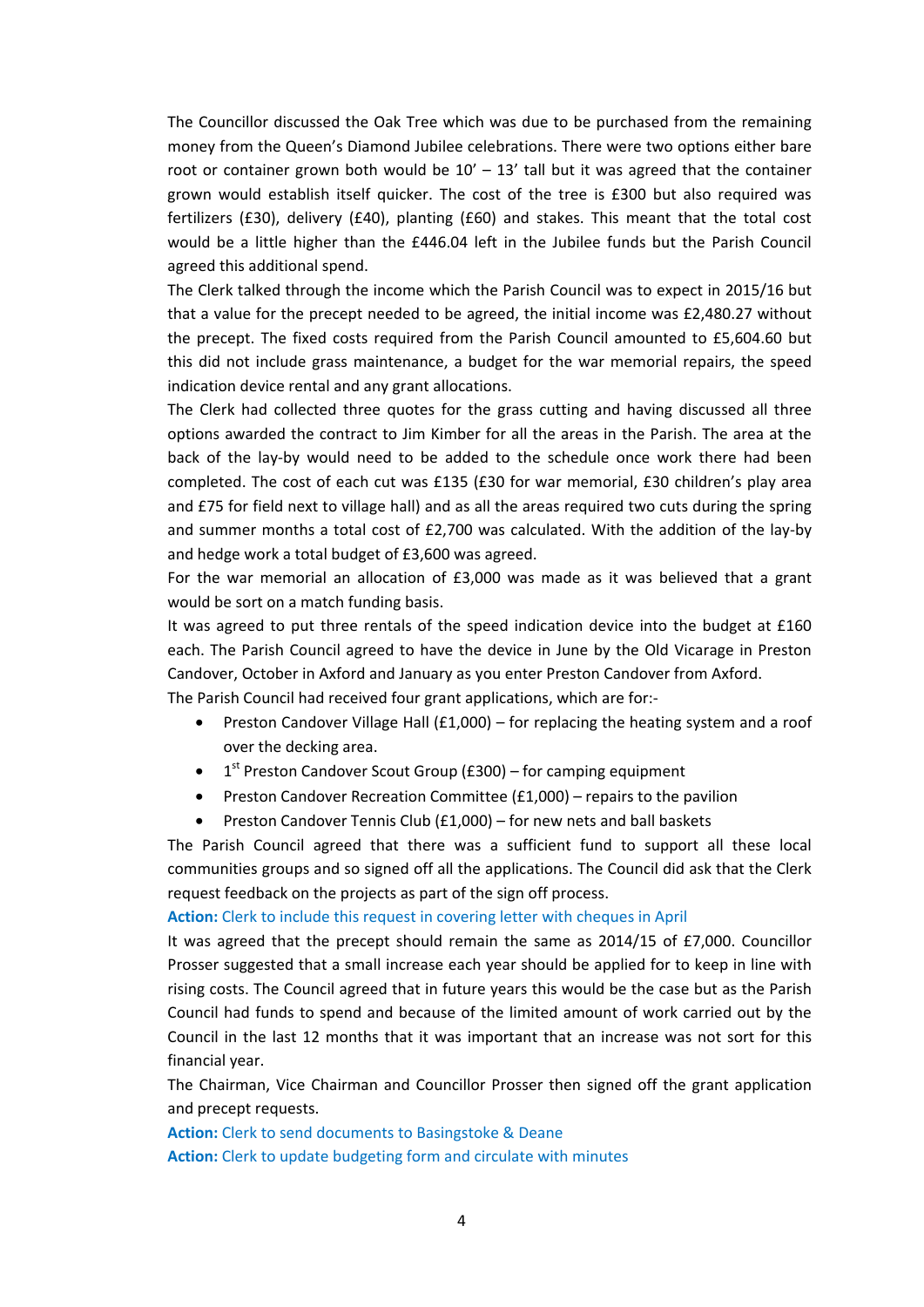The Clerk explained that she had visited the bank to get a mandate to change the signatories on the account and had been informed that it was now required to be done by telephone. Keith Irons needed to be removed from the account and Tish Owencroft and Arnout Van Der Veer needed to be added.

**Action:** Clerk to pass on contact information to Vice Chairman so he can amend

The following payments have been made since the last meeting:-

- £1,402.80 work at lay-by to date
- £204.00 Keith Irons for fence posts
- £405.00 Pullen benches

The following payments were agreed at the meeting and the cheques signed:-

- £175.00 Tree stump grinding work
- £86.57 stain for new fencing
- £84.00 meeting room hire
- £72.00 tidy in children's play area

### **415 Planning**

The planning application for Church Cottage, Preston Candover to demolish the existing side lean to and replace with ground floor extension and create a log store was discussed and no objections raised.

### **416 Council Property**

Nothing further to add

### **417 Section 106 funds**

Nothing further to add

#### **418 Flooding**

The Chairman asked Councillor Van Der Veer to be the Parish Council representative for flooding, which was agreed. The Vice Chairman arranged to meet Councillor Van Der Veer to hand over the information. Councillor Van Der Veer suggested that the Parish Council have a list of those at risk to be able to warn them as water levels rise.

### **419 Valley & Council Website**

Councillor Philips has updated some of the items on the website but suggested that the Parish Council need to look at options for moving the website forward at the next meeting. **Action:** Clerk to put website higher on the agenda at the next meeting.

#### **420 Play areas**

The Chairman reported that there is a mole problem at the children's play area which needs attention. He has got a quote for £60 to get the mole trapped as they can't be poisoned because of the risk to the children. The Parish Council agreed this cost. **Action:** Chairman to organise mole extermination.

#### **421 Recreation Ground**